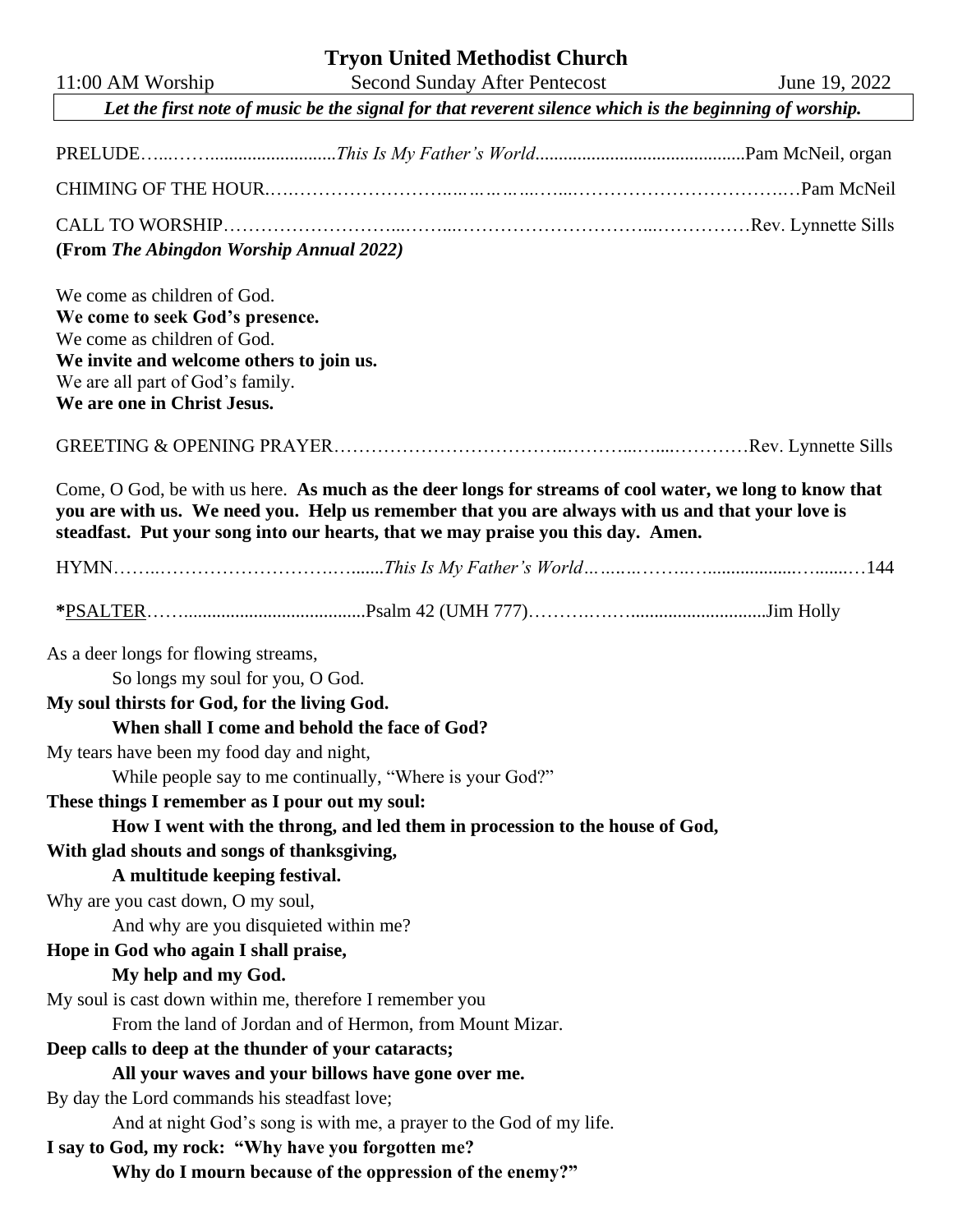Like a deadly wound in my body, My adversaries taunt me; **They say to me continually, "Where is your God?"** Why are you cast down, O my soul, And why are you disquieted within me? **Hope in God whom again I shall praise, My help and my God.**

## \***A STATEMENT OF FAITH FROM THE UNITED CHURCH OF CANADA (UMH 883)**

**We are not alone, we live in God's world. We believe in God: Who has created and is creating, Who has come in Jesus, the Word made flesh, To reconcile and make new, Who works in us and others by the Spirit. We trust in God. We are called to be the church: To celebrate God's presence, To love and serve others, To seek justice and resist evil, To proclaim Jesus, crucified and risen, Our judge and our hope. In life, in death, in life beyond death, God is with us. We are not alone. Thanks be to God. Amen.**  \*GLORIA PATRI …………………………………..…...…..……………………………………………….…..70

*Glory be to the Father and to the Son and to the Holy Ghost As it was in the beginning, is now, and ever shall be, World without end. Amen. Amen.*

ANTHEM.................................................................*Borning Cry………..*……..………………...…Chancel Choir

PRAYERS OF THE PEOPLE AND THE LORD'S PRAYER (*Trespass*)…….……..….........Rev. Lynnette Sills

**Our Father, who art in heaven, Hallowed be thy name, Thy Kingdom come, Thy will be done, On earth as it is in heaven. Give us this day our daily bread; And forgive us our trespasses, as we forgive those who trespass against us. And lead us not into temptation, but deliver us from evil, For thine is the kingdom, and the power and the glory forever. Amen.**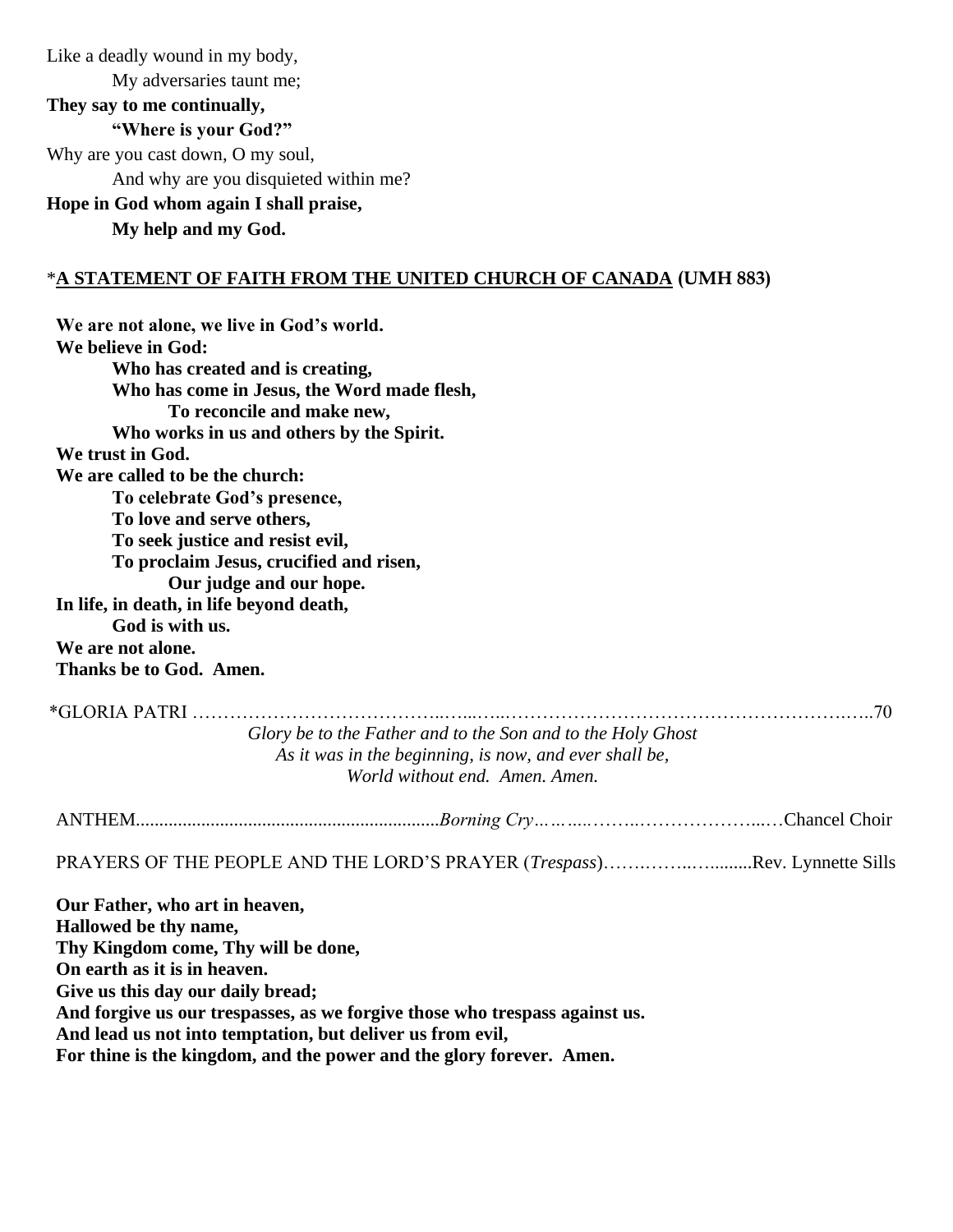SCRIPTURE…...….…………………………Galatians 3:23-29….………………..……..…Rev. Lynnette Sills

<sup>23</sup> Before the coming of this faith,<sup>[a]</sup> we were held in custody under the law, locked up until the faith that was to come would be revealed. **<sup>24</sup>** So the law was our guardian until Christ came that we might be justified by faith. **<sup>25</sup>** Now that this faith has come, we are no longer under a guardian.

**<sup>26</sup>** So in Christ Jesus you are all children of God through faith, **<sup>27</sup>** for all of you who were baptized into Christ have clothed yourselves with Christ. **<sup>28</sup>** There is neither Jew nor Gentile, neither slave nor free, nor is there male and female, for you are all one in Christ Jesus. **<sup>29</sup>** If you belong to Christ, then you are Abraham's seed, and heirs according to the promise.

Pastor: The word of God for the people of God. **People: Thanks be to God.** 

| <b>Second Sunday After Pentecost</b>                                                                                                                                                                                                                                                                                                        |  |
|---------------------------------------------------------------------------------------------------------------------------------------------------------------------------------------------------------------------------------------------------------------------------------------------------------------------------------------------|--|
|                                                                                                                                                                                                                                                                                                                                             |  |
|                                                                                                                                                                                                                                                                                                                                             |  |
| Praise God from whom all blessings flow; Praise God all creatures here below;<br>Alleluia! Alleluia!                                                                                                                                                                                                                                        |  |
| Praise God the source of all our gifts! Praise Jesus Christ, whose power uplifts!<br>Praise the Spirit, Holy Spirit!<br>Alleluia! Alleluia! Alleluia!                                                                                                                                                                                       |  |
|                                                                                                                                                                                                                                                                                                                                             |  |
|                                                                                                                                                                                                                                                                                                                                             |  |
|                                                                                                                                                                                                                                                                                                                                             |  |
| As we return to our homes today,<br>May we declare how much God has done for us,<br>May we recognize your children as part of your beloved family.<br>Grant us the vision to look at the stranger and see your face.<br>Remind us of the things that divide us;<br>Lead us into the things that will unite us.<br>May we go in peace. Amen. |  |
| *Please stand as you are able                                                                                                                                                                                                                                                                                                               |  |
| Audio and Video Technical Team: Nancy Hiley & Charlotte Holly<br><b>Ushers:</b> Tom Kell & Jane Armstrong                                                                                                                                                                                                                                   |  |